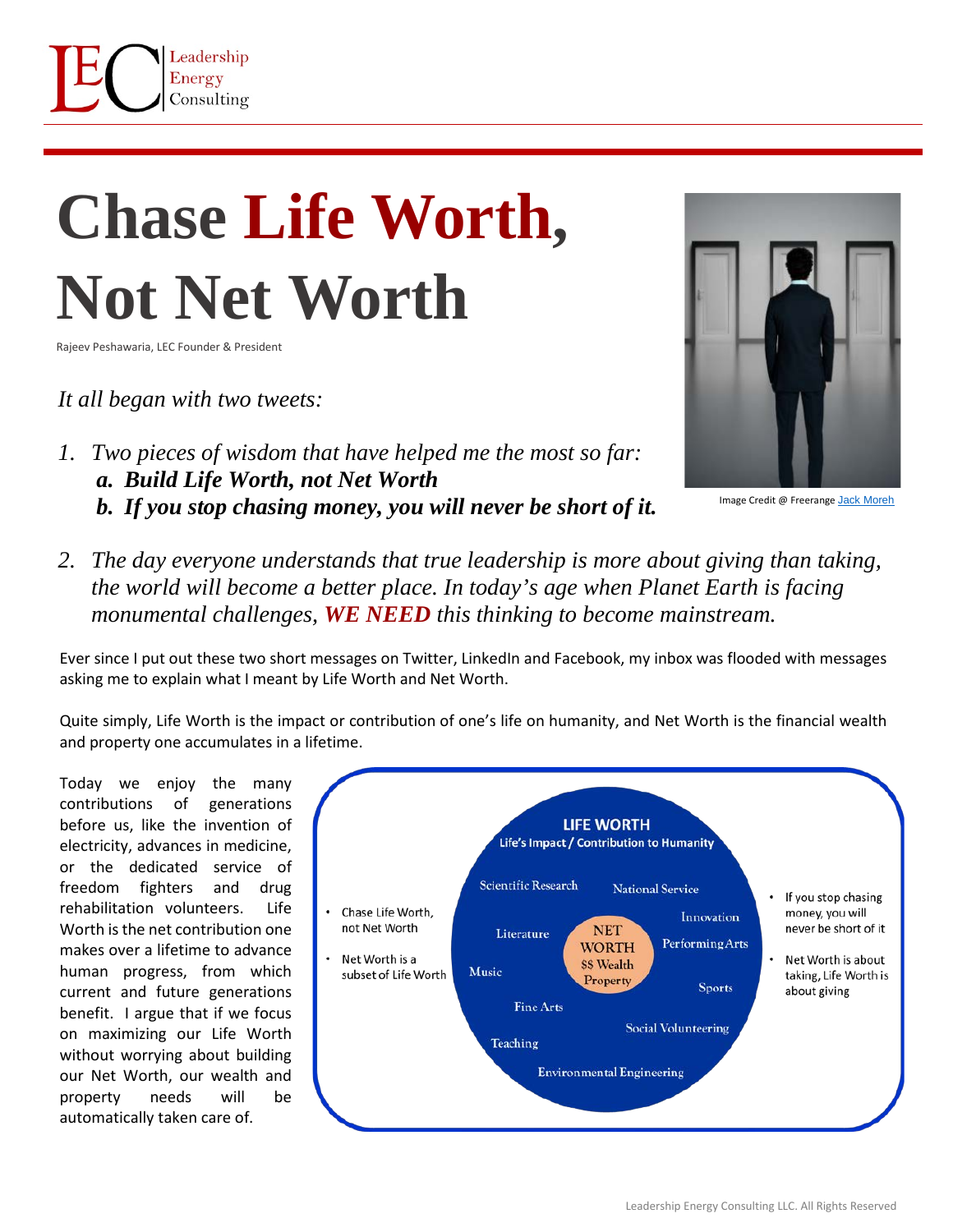I've been teaching this concept in my executive education classes for quite some time now. While a lot of people agree with the idea, it has some critics as well. The most common criticism goes something like this: *"It is easy to preach higher purpose when you've already made it. For the rest of us, we still need to make money first, so that we feel safe and happy"*

A participant in one of my recent seminars (let's call him Joe) pushed back with a similar comment. Here's a summary of the conversation that followed:

- Me: Why do you want to accumulate more wealth and property?
- Joe: Because I want my family and I to feel secure.
- Me: But you are already better off than 99% of the people in this world. You have a good job which pays well and provides decent benefits, why do you want more?
- Joe: I want my family to have the best of everything … a big house, luxury cars, fancy vacations, the best education…. My kids should have all the things I craved for as a child, and more. So, I will continue to strive for more.
- Me: Why do you want your family to have the best of everything?
- Joe: Because it makes me happy.
- Me: So, do you want to earn and accumulate more for the happiness of your family, or for your own?
- Joe: Both.
- Me: At what level of wealth will you and family be happy?
- Joe: I don't know … we still have a long way to go.
- Me: When you get there, are you sure you and your family will be permanently happy?
- Joe: I think so …. I certainly hope so.
- Me: So, can we assume that everyone who has that much, or more, is really happy?
- Joe: Err … I don't know.

And therein lies the problem. There's no guarantee that we will be truly happy even if we succeed in accumulating huge amounts of wealth. Joe is not the only one. Most of us knowingly or unknowingly are in the same trap. We keep postponing our happiness in pursuit of greater levels of material wealth. Most of us never really ask ourselves what happiness truly means to us. In the absence of an honest answer, we use wealth as a proxy for happiness.

Please don't get me wrong. I am not against making money. I was not trying to convince Joe to give up on his desire to become wealthy. My only question to him is this: you want to make money by doing what? Unless he wants to do something unethical like stealing, or work on something he hates, to make the big money he wants, Joe will need to give to the world something it needs – and it better be something he is passionate about giving. In other words, he really needs to imaginer\*\* his life worth. These are kinds of questions he needs to ask himself to do so:

• What pressing problem can I solve to make others' lives better?

- What do I feel most passionate about giving to the world?
- What kind of work do I find so satisfying that I lose track of time while doing it?
- What will my children be proud of me for?
- When my life is over, will it have been worth living?

*(\*\* Imagineer is a made-up word involving two steps: 1) Imagining the impact one wants to have, and 2) reverse engineering to make it happen. It was invented at Alcoa in the 1940s and popularized subsequently by Disney)*

If he can answer these questions with full [emotional](https://www.forbes.com/sites/rajeevpeshawaria/2014/11/17/emotional-integrity/#6c6a75f837ac)  [integrity;](https://www.forbes.com/sites/rajeevpeshawaria/2014/11/17/emotional-integrity/#6c6a75f837ac) and go about making his imagined Life Worth a reality, his Net Worth will take care of itself. Either he will create a product or service the world badly needs, and make tons of money because of it, or he will find a profession that gives him so much joy and satisfaction (like nursing, serving in the army, or research) that his need for material wealth will be significantly reduced. Either way, he would have found true happiness. In this sense, irrespective of its size, Net Worth becomes a subset of Life Worth.